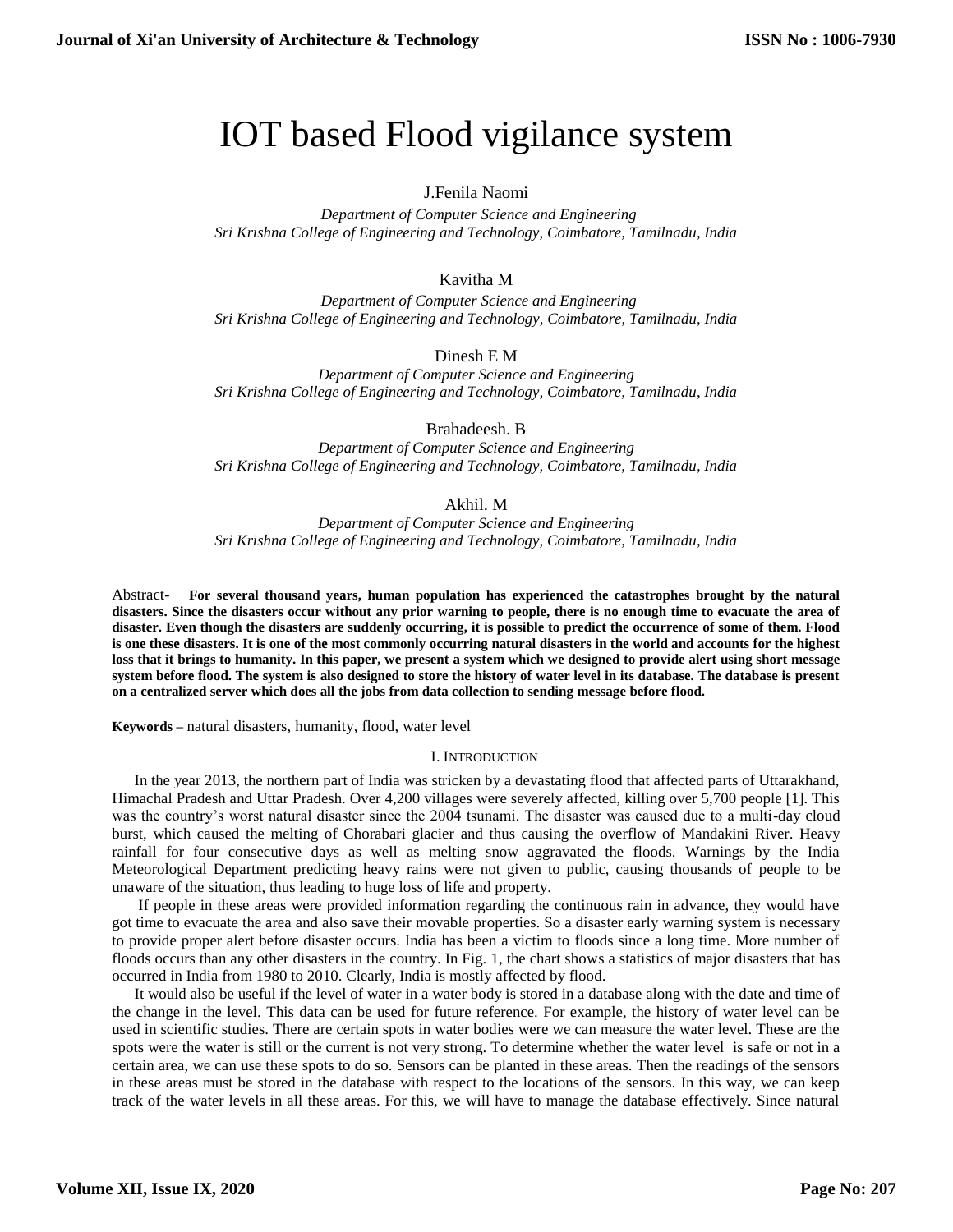disasters are very common these days, it has become a need to continuously monitor the weather and climatic changes. So if these changes over a long period of time are recorded, it can prove to be effective.

So looking at these problems, we have designed a system which can be used to monitor record and send alert to the people before disaster strikes. Since almost every common man is using a mobile phone these days, it makes best sense to send alert to these devices using SMS. People can easily approach their mobile devices and get the knowledge of the future disasters. Looking at advancement in today's technology, we can provide alert in alternate modes such as e-mail or using websites that can display the exact coordinate of the area of disaster on a map.



Fig. 1 Disasters in India for a period of 1980-2010

Space systems from their vantage position have unambiguously demonstrated their capability in providing vital information and services for disaster management [2]. The Earth Observation satellites provide comprehensive, synoptic and multi temporal coverage of large areas in real time and at frequent intervals and thus have become valuable for continuous monitoring of atmospheric as well as surface parameters related to natural disasters. Geostationary satellites provide continuous and synoptic observations over large areas on weather including cyclonemonitoring. Polar orbiting satellites have the advantage of providing much higher resolution imageries, even though at low temporal frequency, which could be used for detailed monitoring, damage assessment and long-term relief management. The vast capabilities of communication satellites are available for timely dissemination of early warning and real-time coordination of relief operations. The advent of Very Small Aperture Terminals (VSAT) and Ultra Small Aperture Terminals (USAT) and phased - array antennae have enhanced the capability further by offering low cost, viable technological solutions towards management and mitigation of disasters. Satellite communications capabilities-fixed and mobile are vital for effective communication, especially in data collection, distress alerting, and position location and coordinating relief operations in the field [3].

The rest of the paper is organized as follows. System design is explained in section II. Implementation and performance are presented in section III and IV. Concluding remarks are given in section V.

#### II. PROPOSED ALGORITHM

#### *2.1 Data Collection Module*

The first step would be to use a sensing device which can supply the information about the water level. In our system, we have used a level gauge to do this job. The voltage across this gauge changes if water level changes. This gauge is connected to the microcontroller unit which is present inside the client side system described in the next sub-section.

The data collection module of our FAS consists of a level gauge, Arduino MCU board and Raspberry pi. The level gauge is actually a variable resistor whose resistance changes as the water level changes, resulting in voltage variation across it. This voltage is fed to the analog input pin of the Arduino board. The MCU on this board converts this signal to digital value and then sends it to Raspberry pi. A program running in Raspberry pi opens the device file associated with Arduino Uno and sends a request to it. The Arduino then responds by sending the sensor reading. This happens for every fixed interval. Once the sensor reading is received, it is ready to go to the server, where the decision is taken on what to do with the data.

## *2.2 Client System*

When the client system is placed online in the flood alert system (FAS), it requests for connection with the server and starts sending sensor reading to it. The components used in the client side system are described below. The first component is used to read the analog voltage from the level gauge. This component would be a microcontroller unit (MCU). For this purpose, we have used Arduino Uno board which houses Atmel ATmega328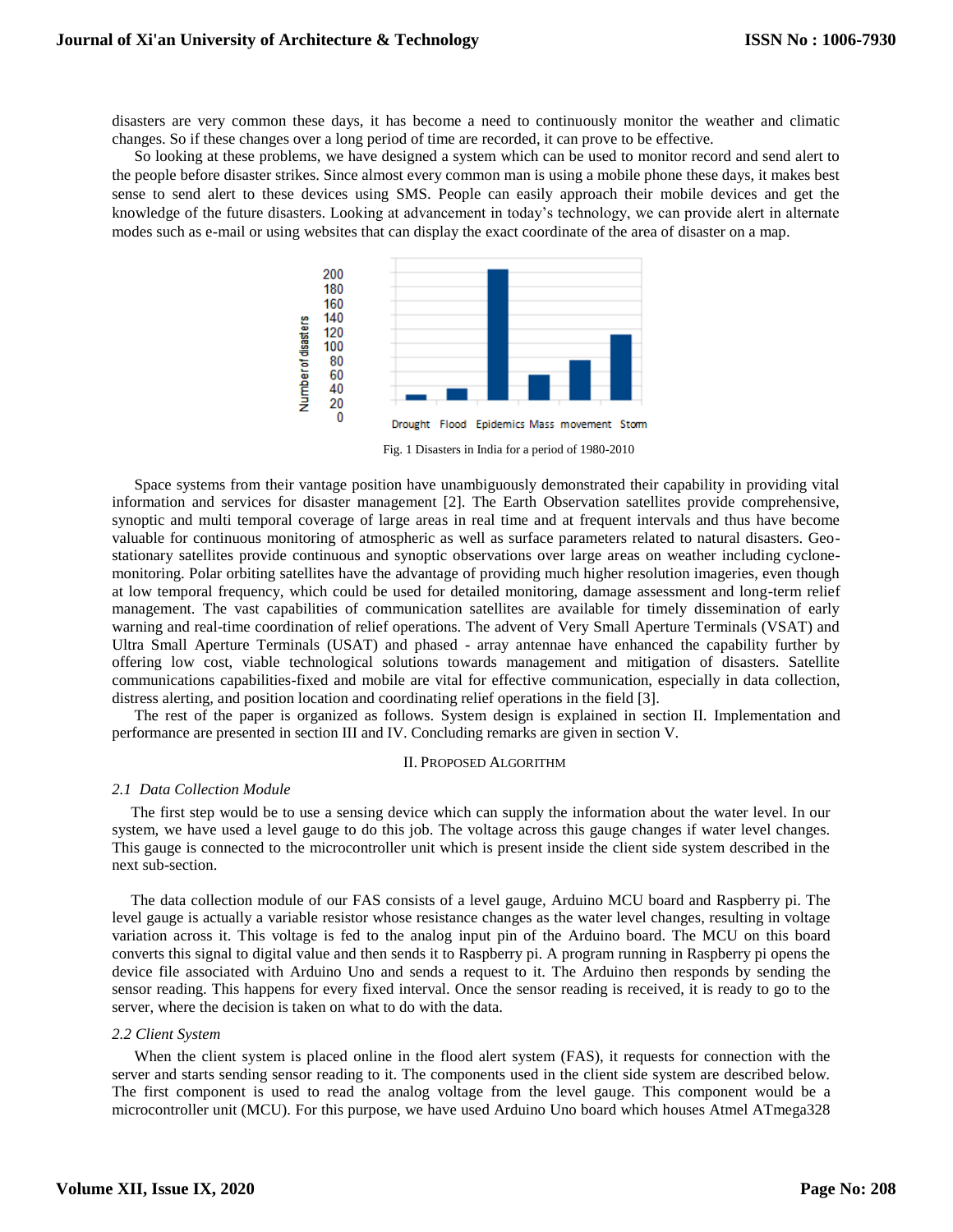microcontroller. The sensor is connected to analog port of the MCU. This board can be programmed using Arduino IDE. The data collected by the sensor must be sent to the server over the internet. For this, we needed a system which could be connected to the Arduino board and also has an interface to connect to the internet.

For this purpose, we chose Raspberry pi model-B, which is a pocket-sized computer. This computer has a 700 MHz SoC with 512 MB RAM and is based on ARM architecture. It runs ARM version of many lightweight Linux distributions. We have chosen Raspbian OS, a Debian OS derivative, which since it has lots in common with Ubuntu, which is the base operating system that we used. This system also has Ethernet interface, which can be used to connect the system online. Since Raspberry pi is a complete computer based on Linux, we can program it using the programming techniques used to program a typical Linux-based system and the standard API's. We connected the Arduino board to the USB port of Raspberry pi and then to the server using Ethernet. Raspbian OS has a complete set of tools used for programming the system.We have used the GNU (recursive synonym for GNU's Not UNIX) GCC (GNU Compiler Collection) for compiling our program. Figure 2 shows a Raspberry pi Model-B.



Figure. 2 Raspberry pi Model-B

The server is connected to a system which can send SMS upon request. This can be a GSM module or a mobile phone itself. To send commands to the SMS module, we used gnokii, which is a suite of programs used to communicate with mobile phones. It was originally designed for Nokia mobile phones running on symbian OS. Newer version of this software provides support for more phones. Using this tool, we can use different features of mobile phones such as phonebook, SMS, calendar, etc. We used the SMS feature of this tool. The software works fine with GSM SIM900 module as well.

## *2.3 Server System*

The client system must be connected to a server. This server reads data from the client and then stores it in its database. This data can then be used for future reference. In our system, we used a computer as a server. This computer waspowered with Ubuntu, an open source operating system based on Linux. We used MySQL for managing the database. The server does a set of jobs. These jobs are described below.

- Receive sensor reading from the client and store it in the database.
- Register mobile number of the user upon user request. This is done using a web page.
- Unregister a mobile number from the database on user request. This is also done using a web page.
- Send alert SMS to the users registered in the database if the water level is critical.

The server runs common gateway interface (CGI) program to create dynamic web pages. This program is used to insert or delete phone numbers on user request. The server also displays tabulated sensor data on the web page as soon as the user requests for it. Fig 3 shows the layout of the components connected in the FAS in block diagram. The system is completely written in C. We have chosen C because it is completely supported by default in a Linux system and it is also friendly and robust when it comes to network programming.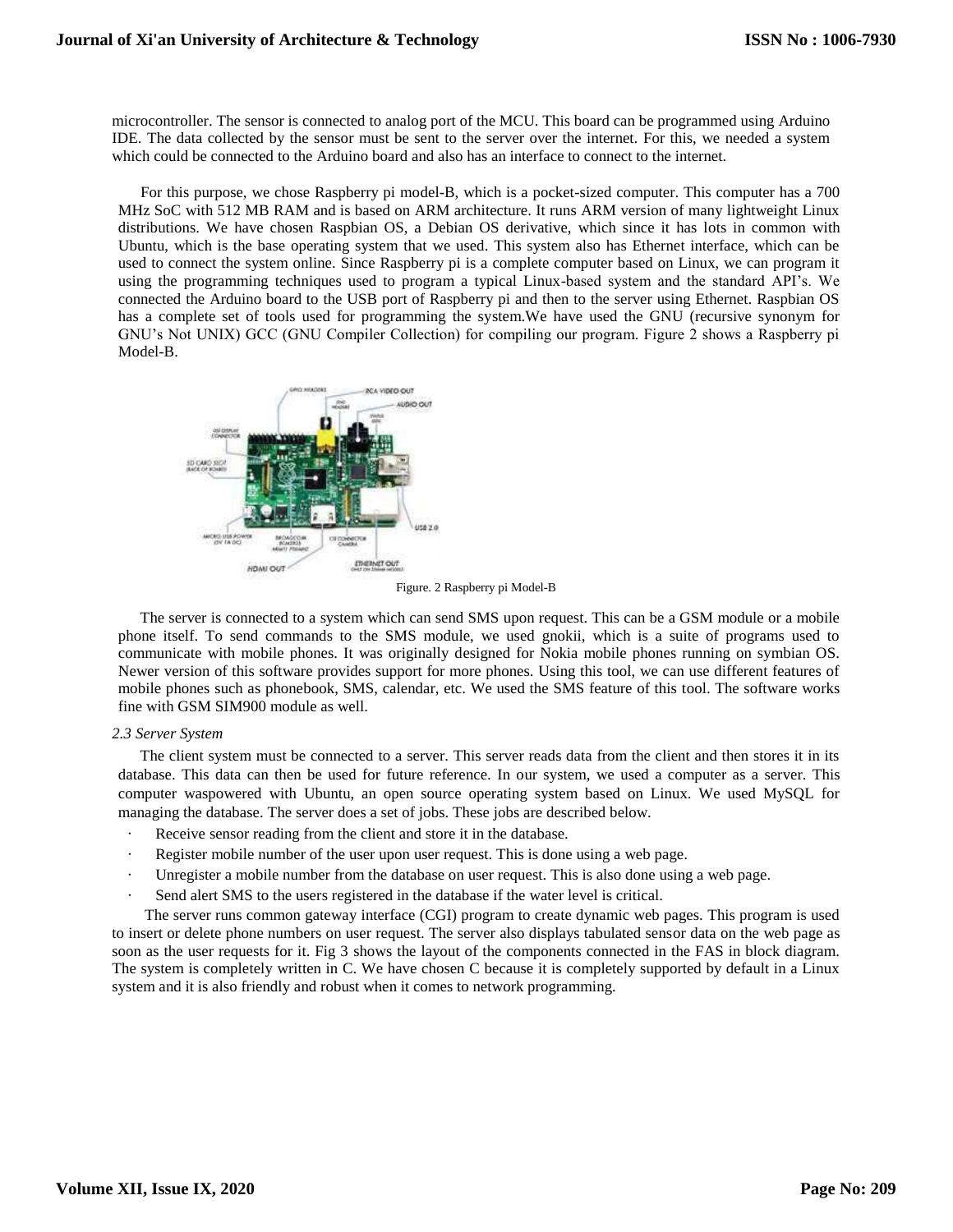

Figure. 3 Layout of components in FAS

Arduino can be programmed using Arduino IDE. This IDE is designed to provide complete support in programming the microcontroller. Raspberry pi can be programmed using the tools which are already present in the system. It is very convenient to use these tools for programming purpose.

This system can be connected as shown in Fig. 4 with little modification in programming. This setup enables us to monitor water level in more than one location and place the data in the same database. Each of these clients contains a level sensor, a MCU, Raspberry pi. This setup is connected to the server through internet.



Figure. 4 Multiple FAS clients connected to a server

The sample database entries made by our program are shown in Fig. 5. This is done with the MySQL APIs which is designed to embed database queries inside a C program. Since the tools like MySQL, Gnokii, Arduino, etc. are open source and there is plenty of open source software that can fulfill the system design of FAS, the design cost is also reduced.

| 589   | 389                    | 26100158       | 2014-85-11                  |
|-------|------------------------|----------------|-----------------------------|
| 518   | 612                    | 1.20:09:00.1   | 2014-05-11                  |
| 511   | 699                    | 28109103       | 2014-05-11                  |
| 532   | 29 <sub>ft</sub>       | 28:09:03       | 2014-55-11                  |
| 513   | 481                    | 1.26:09:08.1   | 2014-05-11                  |
| 514   | 765                    | 281091181      | 1-2014-05-11                |
| 535   | 683                    | 28:09:11       | 2014-85-11                  |
| 516   | 499                    | 20109115       | 2014-05-11                  |
| 517   | 299.                   | 28109118       | 2014-05-11                  |
| 538   | $722^{\circ}$          | 20:09:20       | 2014-65-11                  |
| 519   | 432                    | 1 28:09:23     | 2014-05-11                  |
| 528   | 796                    | 1.20109125     | 2014-05-11<br>٠             |
| 522   | $400 -$                | 1 20:00:28 1   | 3864-85-11                  |
| 522   |                        |                | 768   28:09:31   2014-05-11 |
| 4.2.3 |                        | 558   28100133 | 2014-85-11<br>в             |
| 524   | 328                    | 70:09:36       | 2014-05-11<br>ĸ             |
| 525   | 638                    | 1.28:09:38.    | 2014-05-11                  |
| 526   | 2.95                   | 28109141       | 2014-55-11                  |
| 527   | 770                    | 76:09:48       | 2016-05-11                  |
|       |                        |                |                             |
|       | TOWN In Set (8.83 SHE) |                |                             |
|       |                        |                |                             |

Figure.5 Sample database entries made by FAS

## III.IMPLEMENTATION

We have implemented the system for one client and server system, although we could make it by using multiple clients. This is just for the ease of implementing a prototype of the system. For example, instead of using a physical server, we have used a service that acts as a server. The different tools used to develop this system are: GNU Compiler collection (GCC) to compile our program

- · Gnokii software for sending SMS.
- MySQL database to store data and user numbers.
- LAMPP (MySQL/ Apache server).
- Arduino UNO